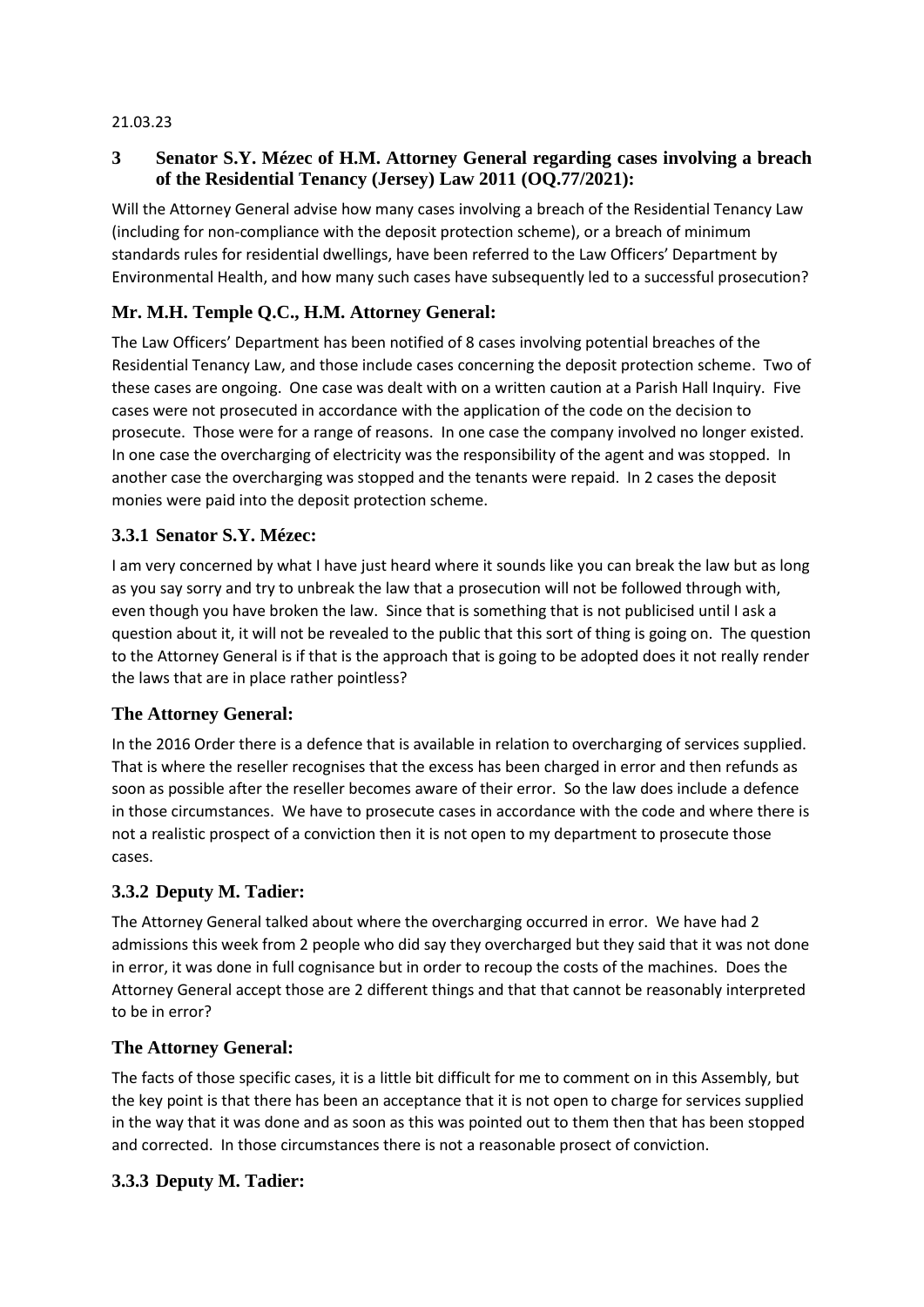I am just trying to understand because I was contacted by a constituent who reasonably asked me how this is different, for example, to a cannabis charge where somebody says: "Okay, I made an error, I should not have been buying and selling cannabis and I only sold the cannabis in order to cover my own costs as a medicinal user." I find it hard to believe that the prosecutor would then say: "Oh well, you did it in error and you are not going to do it again therefore we will not charge you. It is not in the public interest." Is there a difference there? I am sure there is but could the Attorney General clarify what the policy is on applying this approach across the board?

## **The Attorney General:**

There is a difference and it is one that I have already said, which is that the law does include a defence for where someone accepts that it was done in error and they correct what they have done. In relation to the smoking of cannabis there is not that sort of defence. We have, as an example, in relation to possession of cannabis offences there is scope for them to be dealt with not through the courts in certain limited circumstances, which is set out in guidelines, which are available on the Law Officers' page of the website. So for small amounts of cannabis, and if it is a first-time offence of a person who admits to undergo counselling with the alcohol and drug service then that cannot be dealt with by way of charging. There is an exemption, there were differences of approaches in those circumstances.

[10:15]

### **3.3.4 Deputy M.R. Higgins:**

Would the Attorney General say what is the difference between prosecuting someone who has admitted the offence? It is quite easy then to prosecute. Surely the mitigation comes to the court to decide whether that is adequate or not rather than the Attorney General?

### **The Attorney General:**

I think I have already answered this question in that the law provides a defence where somewhere accepts that it is an error, they stop doing it and then they will recompense the tenants that have suffered. So the law accepts that there is a defence. In those circumstances there is not a reasonable prospect of a conviction.

### **Deputy M.R. Higgins:**

I am still puzzled, if someone has pleaded guilty to the offence.

### **The Bailiff:**

I am not sure there is a plea of guilty in any sense posited in the question but do you wish a supplemental? No.

### **3.3.5 Deputy G.P. Southern of St. Helier:**

Does the Attorney General consider that there is any role for deterrents in what we are dealing with here and that people should know that people are being investigated and have been prosecuted where appropriate?

### **The Attorney General:**

I am grateful for the Deputy's question because obviously if we come across a case which does meet the code obviously we will prosecute it. There was one case that was dealt with just for specific reasons, unique to that particular case, it was dealt with by way of a Parish Hall Inquiry, which is still